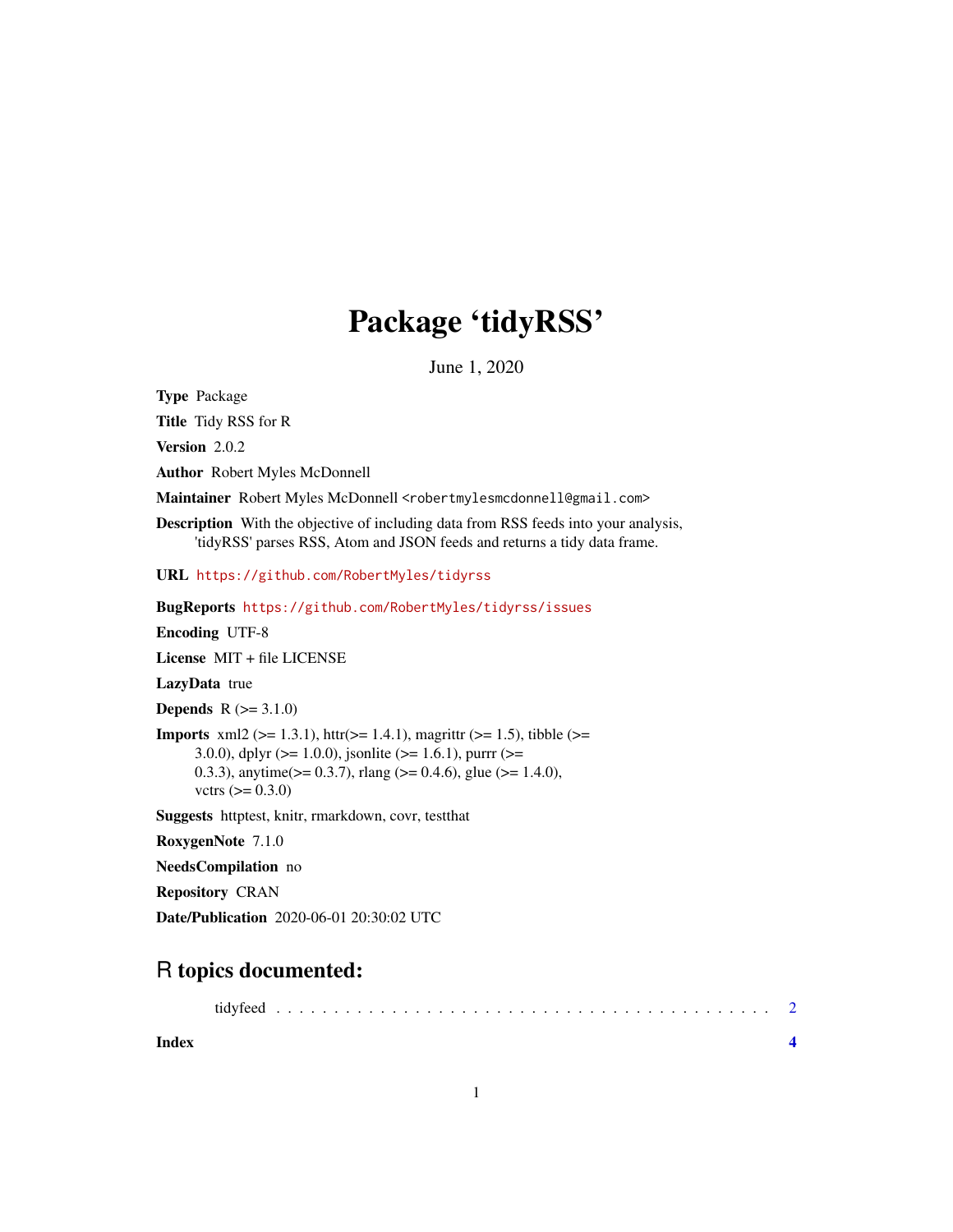#### Description

tidyfeed() downloads and parses rss feeds. The function produces either a tidy data frame or a named list, easy to use for further manipulation and analysis.

#### Usage

```
tidyfeed(
  feed,
  config = list(),clean_tags = TRUE,
 list = FALSE,
 parse_dates = TRUE
)
```
#### Arguments

| feed        | character, the url for the feed that you want to parse, e.g. "http://journal.r-<br>project.org/rss.atom".                                   |
|-------------|---------------------------------------------------------------------------------------------------------------------------------------------|
| config      | Arguments passed off to httr::GET().                                                                                                        |
| clean_tags  | logical, default TRUE. Cleans columns of HTML tags.                                                                                         |
| list        | logical, default FALSE. Return metadata and content as separate data frames in<br>a named list.                                             |
| parse_dates | logical, default TRUE. If TRUE, tidyRSS will attempt to parse columns that con-<br>tain date time values, although this may fail, see note. |

#### Note

tidyfeed() attempts to parse columns that should contain dates. This can fail, as can be seen [here.](https://github.com/RobertMyles/tidyRSS/issues/37) If you need lower-level control over the parsing of dates, it's better to leave parse\_dates equal to FALSE and then parse these yourself.

#### Author(s)

Robert Myles McDonnell, <robertmylesmcdonnell@gmail.com>

#### References

<https://en.wikipedia.org/wiki/RSS>

#### See Also

[GET\(\)](#page-0-0)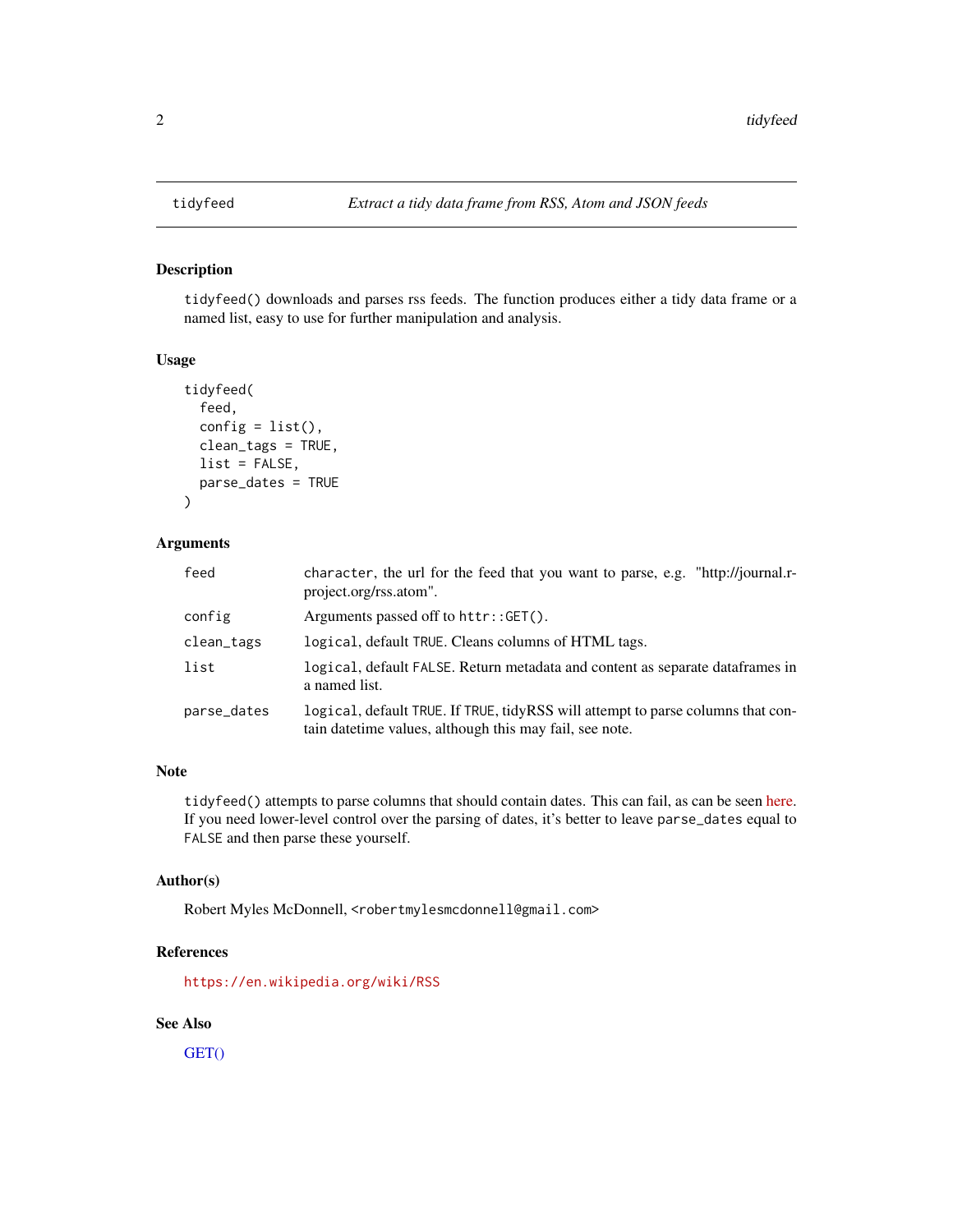#### tidyfeed 3

#### Examples

## Not run: # Atom feed: tidyfeed("http://journal.r-project.org/rss.atom") # rss/xml: tidyfeed("http://fivethirtyeight.com/all/feed") # jsonfeed: tidyfeed("https://daringfireball.net/feeds/json")

## End(Not run)